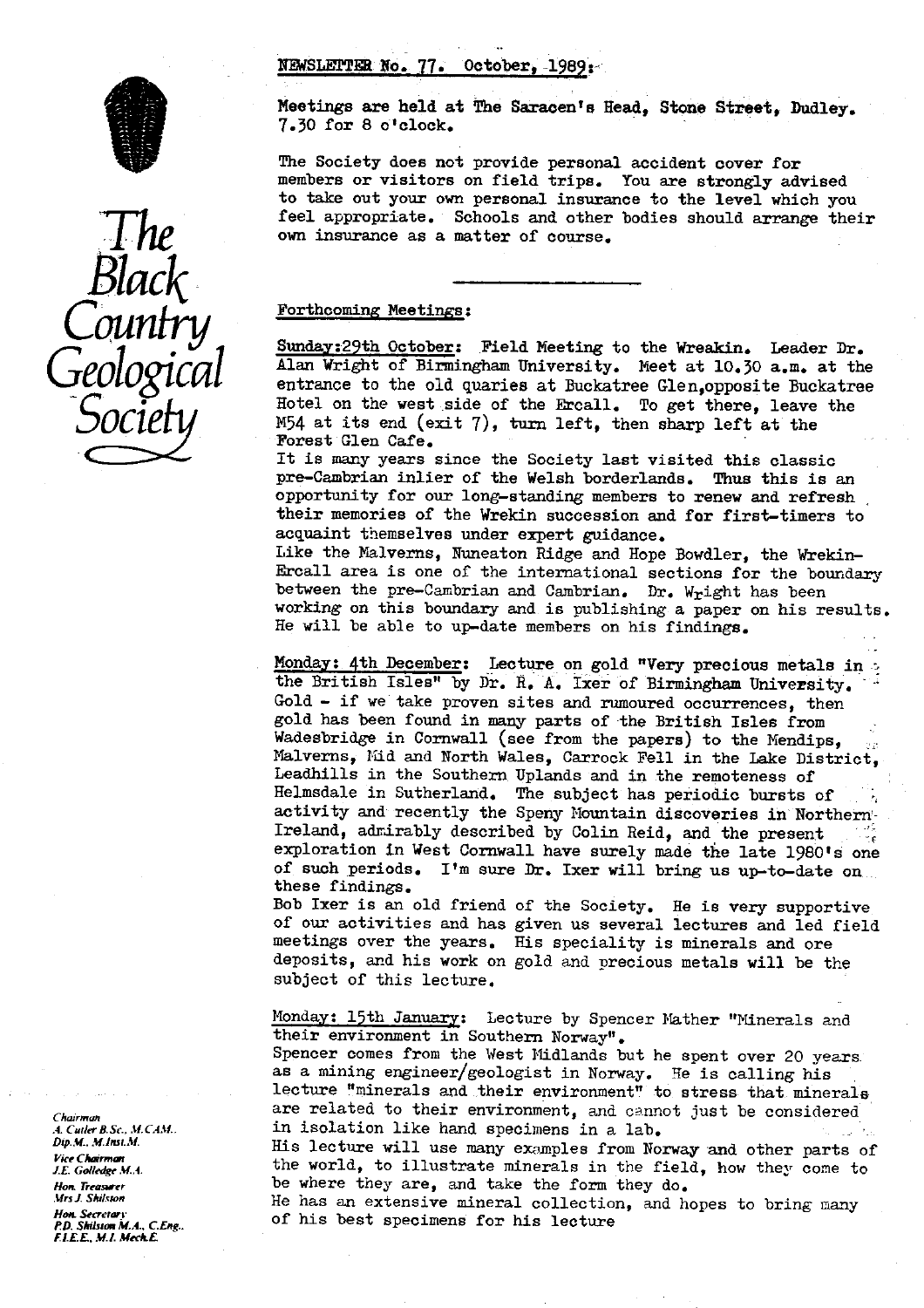Monday: 26th February: 7.45 p.m. Annual:General Meeting followed at **8-** p.m. by.- **Illustrated** talk "Geology and Wildlife. in Kenya" by Sheila Pitts. Sheila was in Kenya in December 1988, when she visited the Rift Valley, the Southern National Parks, Mombasa and the Indian Ocean Reef. Sheila is a founder member of the society, and has already given several talks to the society on her visits to Argentina, the Antarctic and New Zealand.

Monday: 26th March: Lecture "Geology and mineralogy of the Caldbeck Fells in Cumbria" by Dr. R. J. King. The Caldbeck Fells are in the northern Lake District, and have always attracted geologists. Although near ±o Skiddaw, they are composed of Borrowdale Volcanics, while nearby Carrock Fell has an igneous complex with varied mineralogy, including veins of tungsten ore.

Dr. King is Curator of the John Moore Museum, Twekesbury and was formerly with the National Museum of Wales. He is a well-known. authority on minerals, and many members will be following his continuing series of articles in GEOLOGY TODAY "Minerals Explained".

April: field meeting: details to be advised.

May: Lecture on the Birmingham West Geological Mapping Project by Dr. John Powell - British Geological Survey.

WEEKEND FIELD MEETING llth-13th Nay:

Based at Hunstanton, Norfolk, to study the coast of North Norfolk, in particular cretaceous and quaternary deposits, with related coastal features. The area has interesting stratigraphy from the lower greensand and chalk horizons, and these are overlain by glacial melt deposits showing a range of erratics and complex structures. This visit will be a good opportunity for members to see geological forms and strata they do not meet in normal field meetings.

Arranged jointly with University of London. Leaders: Michael Bamlett -University of London and Peter White -Polytechnic of North London.

 $B.C.G.S.$  will be taking a stand at the Open Day at Dudley Museum in St.- James's Road (just down from The Saracen's Head). Saturday the 21st October,

## EDITORIAL :

This month's newsletter includes a report on this year's field weekend in Slapton Ley, South Devon. Most years the society's programme includes a weekend field meeting, to visit places too far to be reached in a single day's visit. Venues have included Llangollen, Dorset, Anglesey, the Lake District, Gower peninsula, and Bristol Avon gorge, as well as this year's visit to Devon. For 1990 a weekend has been arranged in conjunction with University of London to visit the north Norfolk coast. With its cretaceous and quaternary strata, this will give quite different ideas of geology from those members are used to, and should rake en interesting contrast with other places we have visited.

These weekends have proved quite popular as they allow a less arduous and more relaxing study of the geology of an area than some of our longer da<sup>y</sup> visits. They also combine the benefits of a mid-term weekend break with an opportunity to visit or re-visit areas of exciting geological interest. Please check your diaries for the Spring of 1990 and keep the 11th-13th <sup>l</sup> ay clear for a break in Hunstanton.

continued ..... Slaptcn Ley field weekend.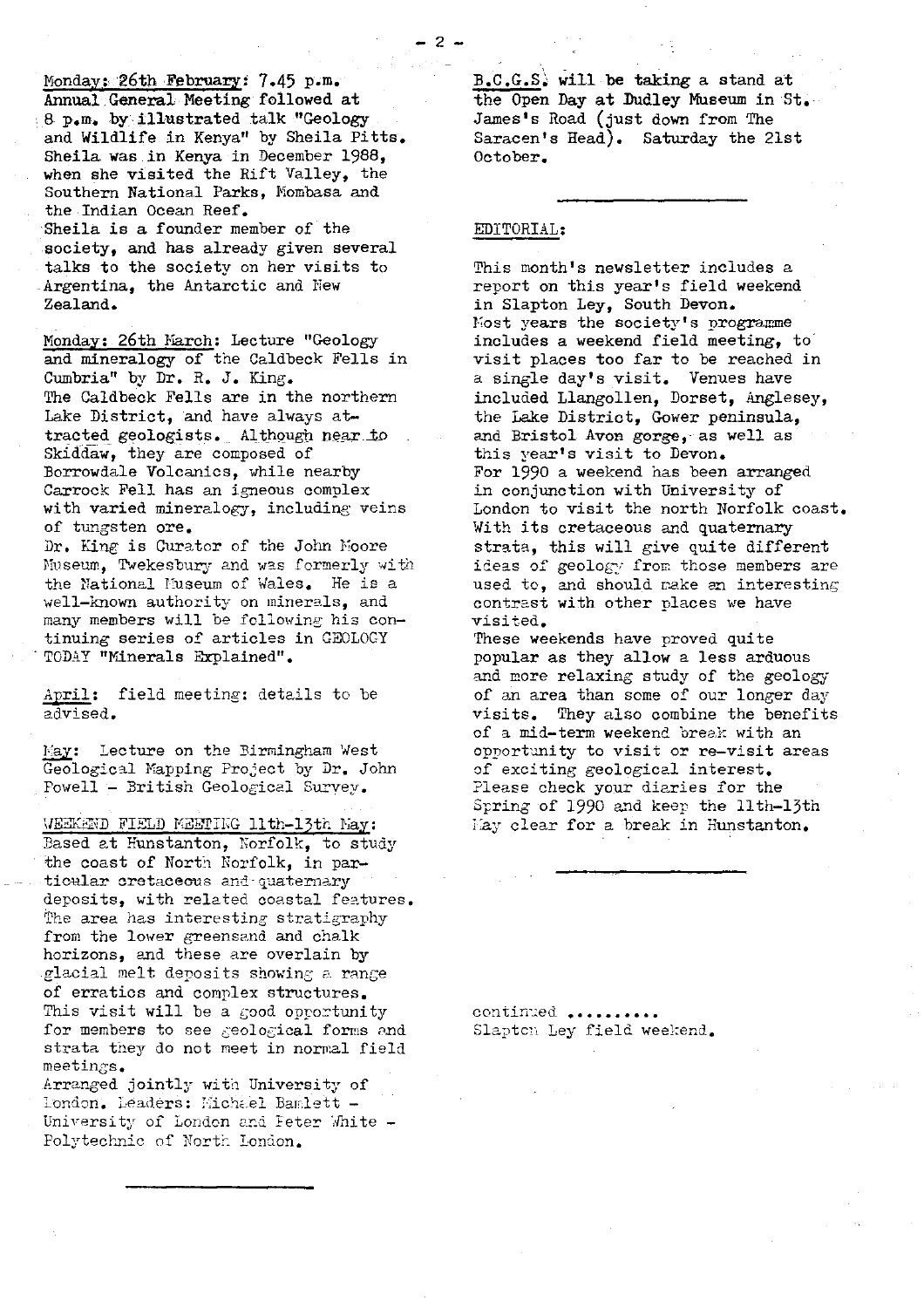## Weekend visit to Slapton Ley Field<br>Study Centre, 12th-14th May, Leader Study Centre. 12th-14th May. Dr. Keith Chell - Warden:

We congregated in penny numbers during the Friday evening. Those fortunate enough to arrive in time had a short walk up to a view point (location 1) overlooking the Field Study Centre Nature Reserve and Shingle Bar that encloses a fresh water lake. We could see a previous raised shingle beach that formed a ridge behind the presentday bar. As one might expect, the present-day bar in one of the local hostelaries proved to be just as fascinating an end to the day. SATURDAY: The plan for the day was to look at the Hercynian Tectonic effects on the Marine Devonian on the East and West coasts of the Prawle Peninsula. Our first location (location 2) was the North end of Yarmouth Sands where we saw Lower Devonian Marine Beds. They were clearly low grade metamorphosed shales, now slates, showing clearly parallel/sub-parallel cleavage. There was some debate about whether a buff-coloured bed was a dyke or a sedimentary rock, but as there was no evidence of contact metamorphism, we decided that it was probably a sandstone.

The beach consisted of pebbles of micaceous schist, flint from the erosion of chalk beds out at sea, and an assortment of sandstone from the overlying Permian Beds.

Further along the beach we saw evidence of faulting with drag folds, and here the cleavage seemed to be at  $45^{\circ}$  to the bedding planes.

In the bay was a dyke of probable Hercynian age showing exfoliation. Around the corner still within the slate outcrop we found some interestingly distorted fossils whose origins were of great debate. Some specimens looked like crinoids or corals but we found this difficult to accent in the anaerobic conditions which would have prevailed for the deposition of the black, pyrites shale, as in the presence of H<sub>2</sub>S the CaCO<sub>3</sub> would have<br>discluse disolved.

In the next bay (at Thurlestone Beach) we saw the Unconfonnit<sup>y</sup> between: the metamorp hosed Devonian and the New Red Sandstone of the Permian, These beds incorporated holders and sub-angular clasts of quartz and quartz-micaschist. Research has shown that the orientation <sup>o</sup>f the long axes of the incorporated material indicate the probable source

to be around the Exeter' area. These beds may have been layed as a deep channel

deposit or as several flash flood deposits. They also formed an interesting arch out in the bay and we wondered why this had not been eroded at the same rate as the rest of the deposit.

A walk along the coastal path brought us to Hope Cove (location 3). Here we found the slate to be harder, with more quartz veins. and tension gashes, indicating that we were supposedly getting nearer the source of the metamorphism.

Into the next cove we saw a marked change in the schist, which was green and reputedly contained hornblende, but there was no evidence of an igneous source for this. From this we moved to the East coast of the Prawle Peninsula and at the North Hallsands we looked at the same succession of rocks.

During the evening we visited South Hallsands (location 4) where  $\frac{3}{4}$  of a million tons of shingle had been dredged from out of the bay in 1904 to make Devonport Harbour. As a result the sea had reaped its revenge on the village of Hallsands, and had



FIELD MEETING LOCALITY :  $(1)$   $(2)$   $(3)$ 

removed the shingle beach from its roots during a storm in 1907. The village, built on a wave-cut platform, had collapsed. We stood with tears in our eyes and lumps in our throats as we listened to the sad tale of the Trout family of four hardy sisters, who fished for a living from their rowing boats off shore, dug  $\frac{1}{2}$  mile ditches<br>to sixe thangelica a veter surply bra cove rowing boats off shore, dug  $\frac{1}{C}$  mile ditche<br>to give themselves a water supply and sav a negro sailor whose ship was wrecked by a torpedo. He turned out to be a wealthy American who provided money for the four sisters to build a new home at North Hallsands after the destruction of their village.

As the sun sank slowly and the gentle rain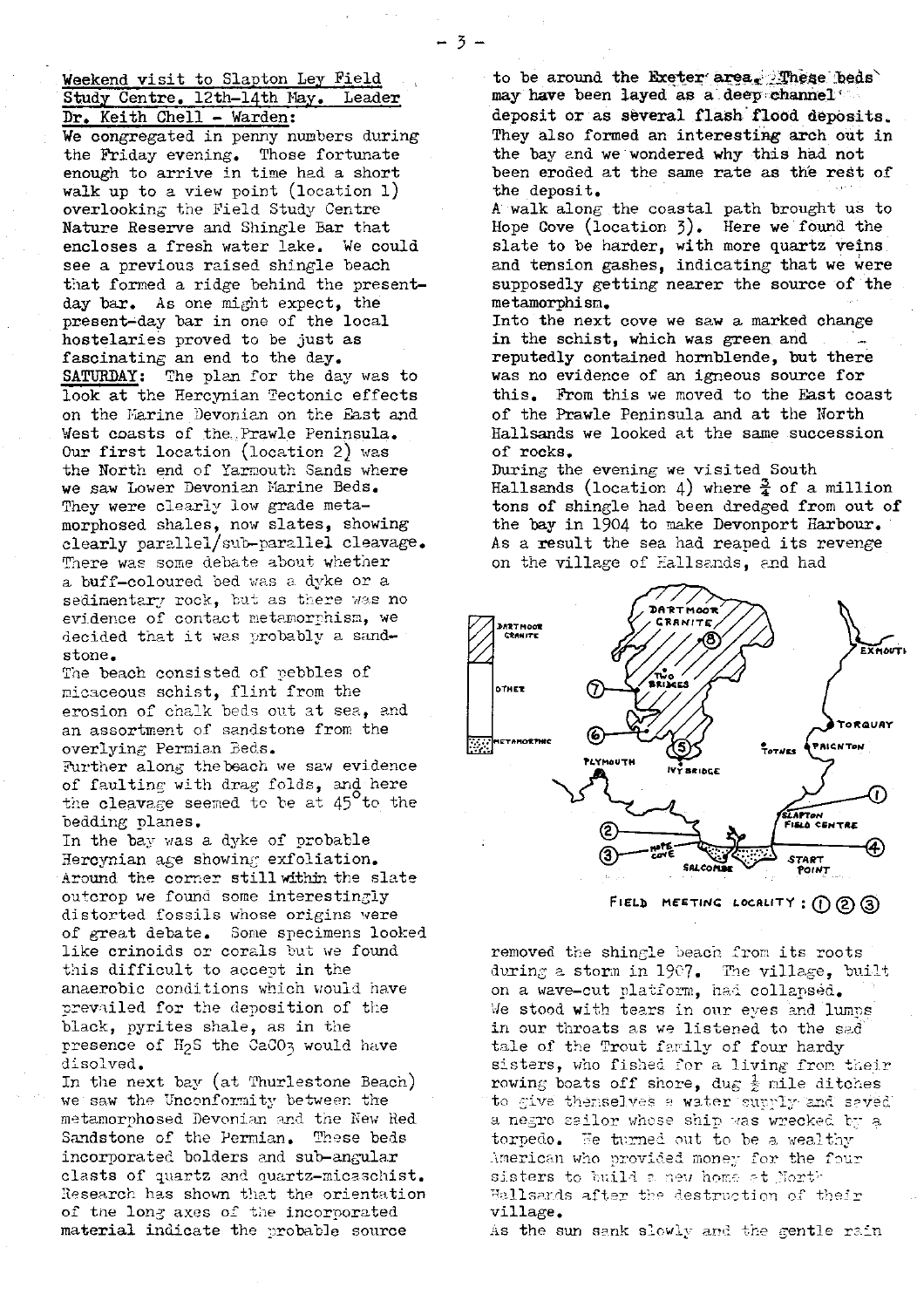freshened the earth, we strolled along the road to Start Point lighthouse amidst banks of bluebells and primroses. The air delicately perfumed, gave a perfect end to a full day. SUNDAY: The plans for this day were to look: at, the granite of Dartmoor and its effect on the country rock. The first location (location 5) was at Ivybridge where we gathered at the viaduct to walk upstream by the river Erme. Here at first we were on the country slates that we'd seen the previous day, only they seemed less shattered and more compact. As we moved upstream, we found a sharp contact between granite and the country rock. We walked up hill through the woodland, passing an area of metamorphosed mudstones containing good crystals of high pressure, low temperature chiastolite.

Onwards and upwards, we came to a quarry that had porphyritic hornblende biotite granite. This had been used to build walls, houses and the viaduct in the area.

Cur next location (location  $6$ ) was the **China** Clay quarries at Lee Moor (GR. 567633) where we saw the kaolin being washed out with high pressure water cannons. The slurry being pumped to settling.tanks.

At the next quarry at Burrington Reservoir (locality 7) we saw the same granite as before but the large felspar crystals were aligned indicating flow pressure.

Our final location (locality 8 - GE. 680810) was on top of the moors looking along the line of former tin mining excavations, which followed veins from the intrusions.

From here we bid our farewells and thanked Dr. Ke th Chell for a most enjoyable and interesting weekend.

Sally Crowton. Janet Heakin.

#### **ROGS News[:](news:)**

1. Birmingham University extra-mural classes:-

Rocks and Fossils: Putor C.H.S.Sands, B.Sc. Ph.D. A course suitable for beginners, including 2 full day field excursions. 8 Thursdays at 7.30 p.m. from 5th October at School of Earth Sciences, University, B15. £22.

Earthquakes and Volcanoes: The Geology of. Earth Movements, Tutor Susan Childs, B.Sc. A study of these phenomena plus the evolution, structure and geological history of the Earth. Wednesdays, 10 meetings at 7.30 p.m. from 4th October at John Willmott School and Leisure Centre, Reddicap Beath Road, Sutton Coldfield. €15.

The Hills and Mountains of Snowdonia: Tutor Les Harvey B.Sc., B.A., M.Ed., M.Sc. Snowdonia's natural history, geology and scenery; its flora and fauna. Human and cultural aspedts of the region including literature - course includes a winter weekend walking on the mountains. Wednesdays 24 fortnightly meetings 7.30 p.m. from 27th; September. Venue - Compton Grange Adult Education Centre, Compton Road West, Wolverhampton.

2. WYVERN -- a company selling crystals, minerals, designer jewellery. Includes stones for self-healing and meditation! Open any Tuesday 2  $p_{\bullet}m_{\bullet} - 9 p_{\bullet}m_{\bullet}$  at 6. Teasdale Way, Stourbridge, West Midlands. Tel:  $(0384)$  422838. It is run by Chris. Ashman and Lesley Brooks. They are members of British Lapidary and Mineral Dealers Association.

3. Bristol University Courses - Study, tours.

Geology of the Carmathen Area, J.W.Cope B.SG,, Fh.D., D.Sc., F.G.S. 20th-22nd April.; 1990;

Geology of Cyprus: R. Bradshaw K.Sc., Ph.D. and P. G. Hardy B.Sc., Ph.D., April-May, 1990. A tour in conjunction with local Greek University staff - includes the Troodos fountains. - Details later.

Field Geology in Ribblesdale: T. Barklem, B.Sc., F.R.G.S., F.G.S. 2nd-3rd June, 1990.  $$25.$ 

Faris-Les Nusees Geologiques de Paris: .. weekend visit to some collections in Paris,.  $E$ . Bradshaw,  $E.Sc$ .,  $Fr.D.$ , 22nd-25th  $Karch$ . 1990.

Santorini - Living with a Volcano: N. Aston,.  $E_{\bullet}A_{\bullet}$ ,  $F_{\bullet}S_{\bullet}A_{\bullet}$ ,  $F_{\bullet}T_{\bullet}S_{\bullet}A_{\bullet}$ ,  $Y_{\bullet}G_{\bullet}$  Hardy,  $R_{\bullet}S_{\bullet}$ , Fh.D. 6th-2Cth September, 1990.

Details from Department of Continuing Education, Wills Hemorial Building, Queen's Road, Bristol, BS8 1HR.

 $\emph{4-Quanterly Lagrange:}$  larine and Fetroleum Geology edited by Dr. D. G. Roberts and Dr.